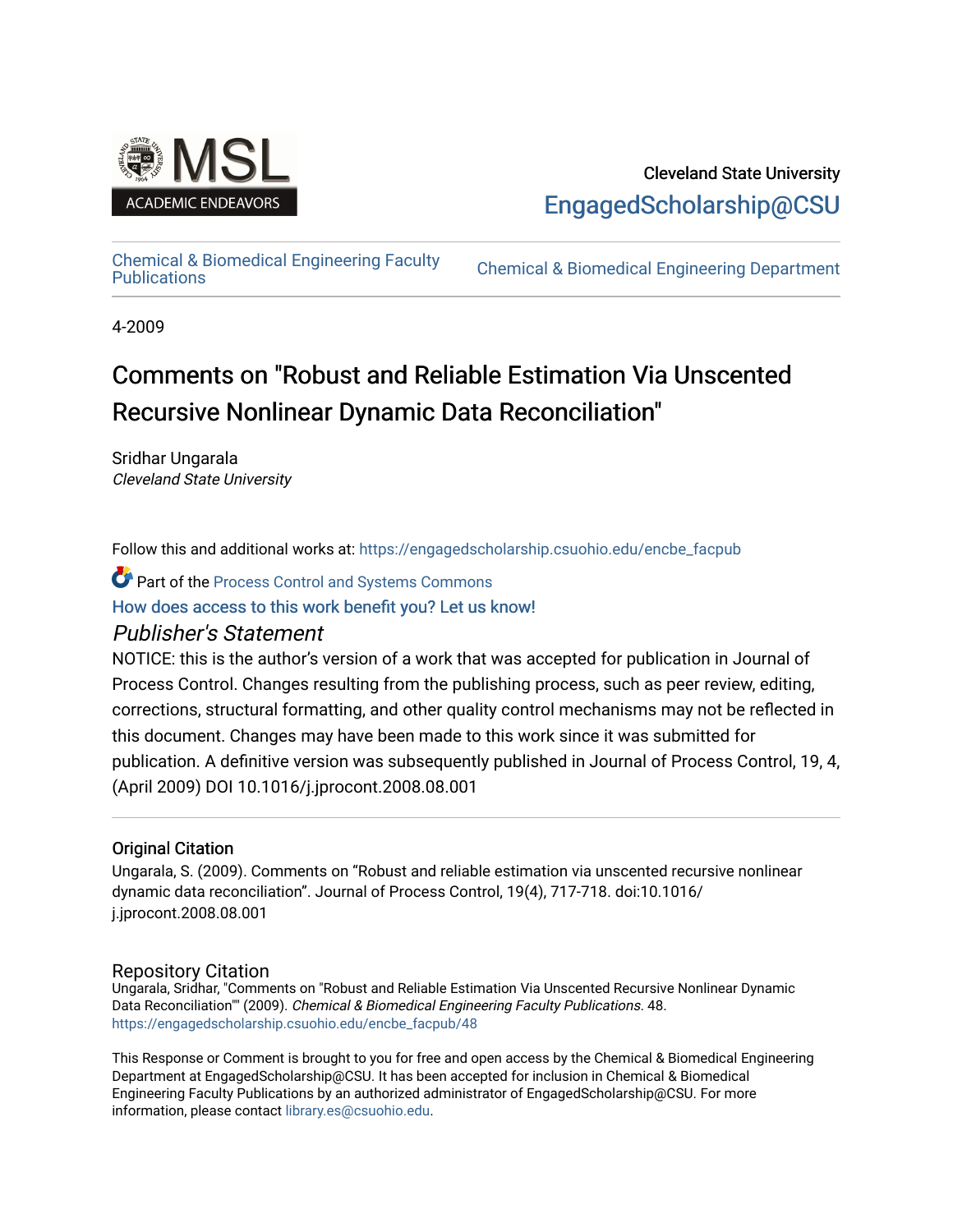In their paper Vachhani, Narasimhan and Rengaswamy [Journal of Process Control 16 (2006) 1075-1086], proposed state estimation with constraints by solving least squares optimization with respect to arbitrary sigma points around the state. In this note it is shown that the unscented recursive nonlinear dynamic data reconciliation (URNOOR) approach fails to reduce to Kalman filter for unconstrained linear Gaussian systems.

In the description of the procedure of unscented Kalman filter (UKF), Vachhani et al. missed a key step. After the sigma points are propagated and the mean and covariance are calculated for the predicted state (Eqs. (13) and (14) on p. 1078), new sigma points must be calculated around the predicted mean using the predicted covariance matrix. If this step is not performed the covariance matrix of the system noise Q does not affect the filter gain.

In the URNOOR formulation, the authors did not justify the basis for posing the least squares problem for solving the "optimal" sigma points (p. 1079). State estimation as optimization can be based on minimizing errors or maximizing the probability density with respect to the state. This least squares objective function has no basis to be applicable to arbitrarily chosen sigma points. Moreover, the equality and inequality constraints of the states are not in general applicable to the sigma points. especially if the constraints are multivariate relationships. Since the proposed URNDDR approach is based on this flawed optimization setup it lacks technical rigor. In the following discussion, it is shown that URNDDR results are incorrect.

Consider state estimation of a scalar, linear, unconstrained. Gaussian process  $x_{k+1} = Ax_k + w_k$ ,  $y_{k+1} = Cx_{k+1} + v_{k+1}$ , where  $w_k \sim$  $N(0,Q)$  and  $v_{k+1} \sim N(0,R)$ . Given the estimate  $\hat{x}_{k|k}$  and variance  $P_{k|k}$ . the predictions are:  $\hat{x}_{k+1|k} = A\hat{x}_{k|k}$  and  $P_{k+1|k} = A^2 P_{k|k} + Q$ . By solving the unconstrained optimization problem

$$
\min_{\hat{x}_{k+1|k+1}} \frac{(y_{k+1} - C x_{k+1|k+1})^2}{R} + \frac{(x_{k+1|k+1} - \hat{x}_{k+1|k})^2}{P_{k+1|k}},
$$

Kalman filter (KF) corrector equations are obtained

$$
\hat{x}_{k+1|k+1} = \frac{CP_{k+1|k}y_{k+1} + R\hat{x}_{k+1|k}}{C^2P_{k+1|k} + R},
$$

$$
P_{k+1|k+1} = \frac{P_{k+1|k}R}{C^2P_{k+1|k} + R}.
$$

The objective function may be justified using maximum likelihood, Bayesian inference, least squares or orthogonal projection among others. It can be shown that UKF reduces to KF for this case as it is expected. Define sigma points and weights at time *k* 

$$
\hat{\chi}_{k|k,0} = \hat{x}_{k|k}; \quad W_0 = \frac{\kappa}{1+\kappa},
$$
  

$$
\hat{\chi}_{k|k,1,2} = \hat{x}_{k|k} \pm \sqrt{(1+\kappa)P_{k|k}}; \quad W_{1,2} = \frac{1}{2(1+\kappa)}.
$$

The predictions are  $\hat{\chi}_{k+1|k,j} = A \hat{\chi}_{k|k,j}$ , which lead to the predicted state and variance  $\frac{2}{\sqrt{3}}$ 

$$
\hat{x}_{k+1|k} = \sum_{i=0}^{2} W_i \hat{\chi}_{k+1|k,i} = A \hat{x}_{k|k},
$$
  

$$
P_{k+1|k} = \sum_{i=0}^{2} W_i (\hat{\chi}_{k+1|k,i} - \hat{x}_{k+1|k})^2 + Q = A^2 P_{k|k} + Q.
$$

The sigma points are recalculated around the predicted state

$$
\hat{\chi}_{k+1|k,0} = \hat{\chi}_{k+1|k},
$$
  

$$
\hat{\chi}_{k+1|k,1,2} = \hat{\chi}_{k+1|k} \pm \sqrt{(1+\kappa)P_{k+1|k}}.
$$

In their paper Vachhani et al. did not include this step, which makes Kalman gain incorrectly independent of Q, The original sigma points may be used if the state vector is augmented with noise terms. The measurement function is evaluated at sigma points as  $\hat{\gamma}_{k+1|k,i} = C\hat{\chi}_{k+1|k,i}$  to compute the predicted measurement and the variance  $\frac{2}{2}$ 

$$
\hat{y}_{k+1} = \sum_{i=0}^{2} W_i \hat{y}_{k+1|k,i} = C \hat{x}_{k+1|k},
$$
  
\n
$$
P_{vv,k+1} = \sum_{i=0}^{2} W_i (\hat{y}_{k+1|k,i} - \hat{y}_{k+1})^2 + R = C^2 P_{k+1|k} + R.
$$

The covariance between predicted state and measurement is  $\frac{2}{3}$ 

$$
P_{xv,k+1} = \sum_{i=0}^{2} W_i (\hat{\chi}_{k+1|k,i} - \hat{x}_{k+1}) (\hat{\gamma}_{k+1|k,i} - \hat{y}_{k+1}) = CP_{k+1|k}.
$$

The UKF filter gain is  $K_{k+1} = P_{xv,k+1}/P_{vv,k+1}$ . The state estimate and variance are

$$
\hat{x}_{k+1|k+1} = \hat{x}_{k+1|k} + K_{k+1}(y_{k+1} - \hat{y}_{k+1}) = \frac{CP_{k+1|k}y_{k+1} + R\hat{x}_{k+1|k}}{C^2P_{k+1|k} + R},
$$